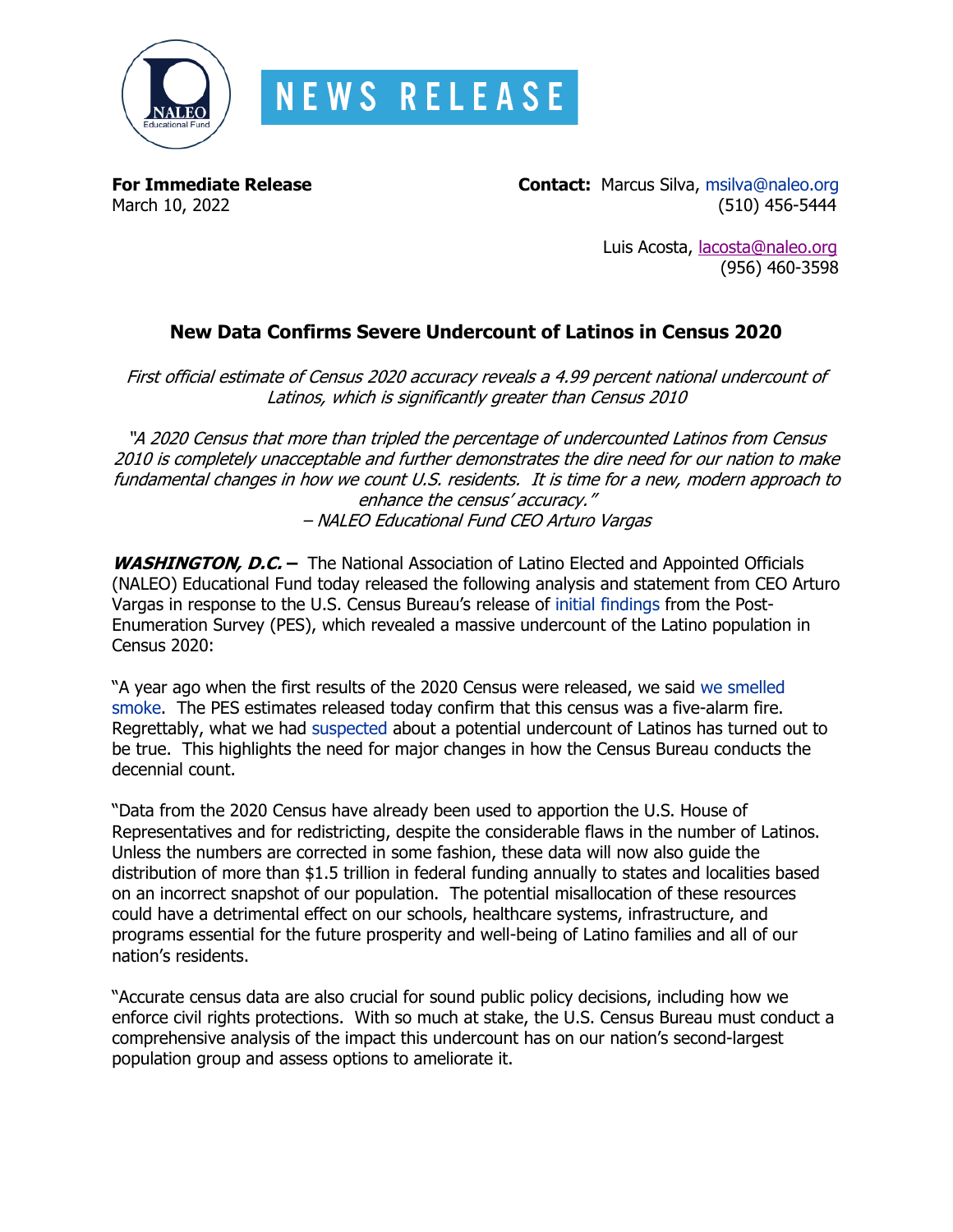"There is no question that the previous administration's political interference contributed to the undercount. From former U.S. Secretary of Commerce Wilbur Ross lying to Congress about the administration's true intentions behind attempting to add a citizenship question, to the administration's attempts to subvert the Constitution and definition of 'persons' under the Fourteenth Amendment, the former administrated created an environment that left Latinos and others fearful of responding to the census. Collectively, these chilling factors left the Bureau mired in scandal and setbacks, undermining its mission to count our population fairly and accurately.

"The Census Bureau has a lot of work to do moving forward so that it can rebuild trust with the public and reestablish itself as a premier source of population data. The Bureau must continue to conduct assessments and evaluation to inform its planning for future census data collection programs and surveys — including the American Community Survey (ACS) and Census 2030. By learning from the challenges that confronted Census 2020, we can enhance our understanding of the Latino undercount and modernize the census.

"As the Bureau moves forward with its assessment and evaluation, we encourage it to continue to engage data experts, advocates, and other stakeholders, including those with expertise on the Latino community. The Bureau must also continue keeping stakeholders informed about the obstacles it faced while conducting and evaluating the PES — including any that can be attributed to the COVID-19 pandemic.

"Finally, this undercount further demonstrates the dire need for the Census Bureau to make fundamental changes to how it counts the U.S. population. We can no longer rely on the traditional methods of mailing forms out to households and encouraging the public to respond — and conducting door-to-door interviews with households that do not complete these forms.

"If our country can find a way to pull through a once-in-a-century global pandemic, we can find a way to count all of our residents fairly and accurately. We need to modernize the census with a fresh approach to make the progress needed to reach this important goal."

#### Key Findings of the PES Data:

### • **Overall PES Data Information**

- o The PES is the Census Bureau's first official estimate of the accuracy of Census 2020. It is a statistical analysis of a survey of the nation's population. Comparing the PES and Census 2020 data determines who was missed or counted in error in Census 2020.
- $\circ$  The PES data released today reveal that Census 2020 undercounted 4.99 percent of the Latino population — 3.45 percentage points higher than the Census 2010 Latino undercount of 1.54 percent. Moreover, the increase in this undercount is more than threefold from Census 2010.
- $\circ$  For the nation as a whole, the PES found a 1.64 percent overcount of those who identified exclusively as non-Hispanic Whites.